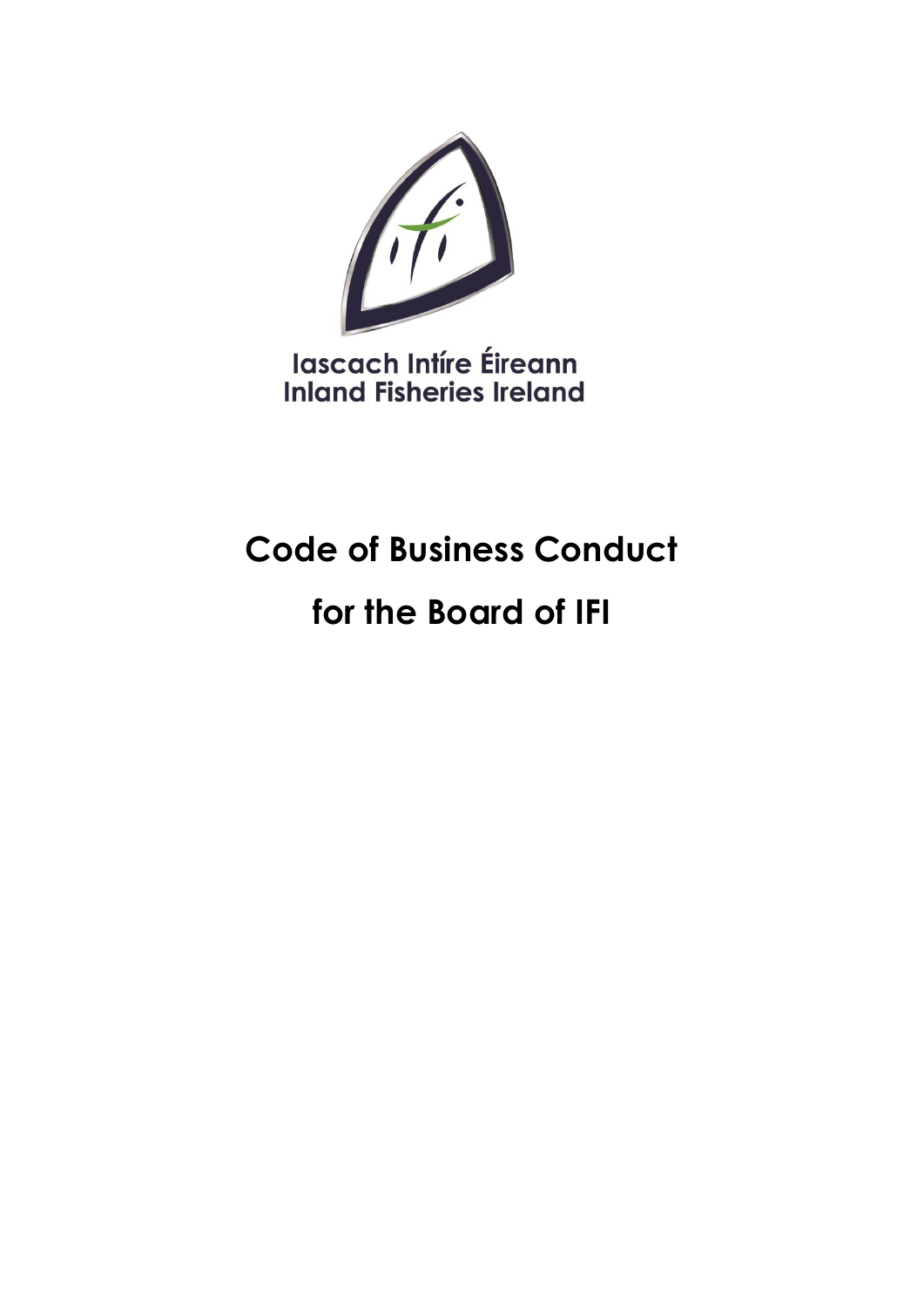# **Contents**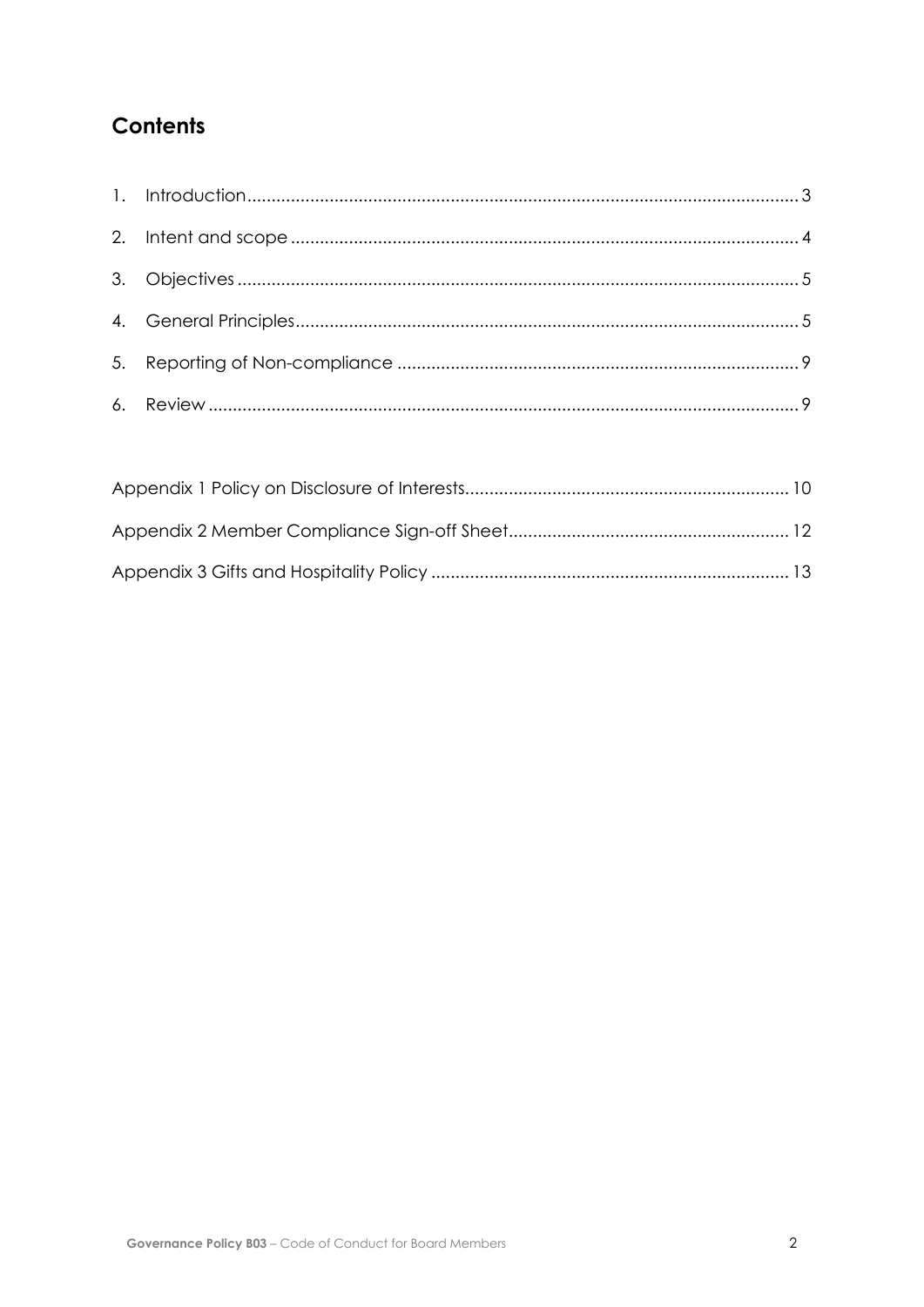# <span id="page-2-0"></span>**1. Introduction**

Inland Fisheries Ireland is responsible for promoting, supporting, facilitating and advising the Minister on the conservation, protection, management, development and improvement of inland fisheries, including sea angling. In carrying out this vital role the Board must build and maintain the trust and confidence of those with whom it deals and sustain a reputation for honesty, integrity, independence, transparency and fair dealing. The Board wishes to have a lasting and rewarding relationship with its stakeholders, the public, its parent Department and the various fisheries interests both commercial and recreational, its employees, its suppliers, its customers, which includes the communities in which it operates.

The Board of IFI has a public profile and its activities are subject to public scrutiny. It is essential that Board members, individually and collectively, discharge their functions in an independent and transparent manner. While the highest ethical standards are required of all Board personnel, it is considered appropriate to provide specific guidance to the members of the Board, in line with **S.35 of the Inland Fisheries Act 2010,** must 'maintain proper standards of integrity, conduct and concern for the public interest'.

Board Members are subject to the provisions of the Ethics in Public Office Act 1995 and Standards in Public Office Act 2001, as well a general obligation to observe all applicable rules, regulations, legislation and laws including but not limited to the Department of Public Expenditure's (DPER) **Code of Practice for the Governance of State Bodies 2016**.

The updated *Code of Practice for the Governance of State Bodies* (CoPGSB) is based on 4 key pillars:

- **Values**  Good governance supports a culture of behaviour with integrity and ethical values;
- **Purpose**  Each body should be clear about its mandate with clearly defined roles and responsibilities;
- **Performance**  Defined priorities and outcomes to achieve efficient use of resources resulting in the delivery of effective public services;
- **Developing Capacity**  Appropriate balance of skills and knowledge within the organisation, to be updated as required.

#### **3.1 Fiduciary Duty:<sup>1</sup>**

All Board members have a fiduciary duty to Inland Fisheries Ireland in the first instance (i.e. the duty to act in good faith and in the best interests of the organisation).

 $1$  CoPGSB 2016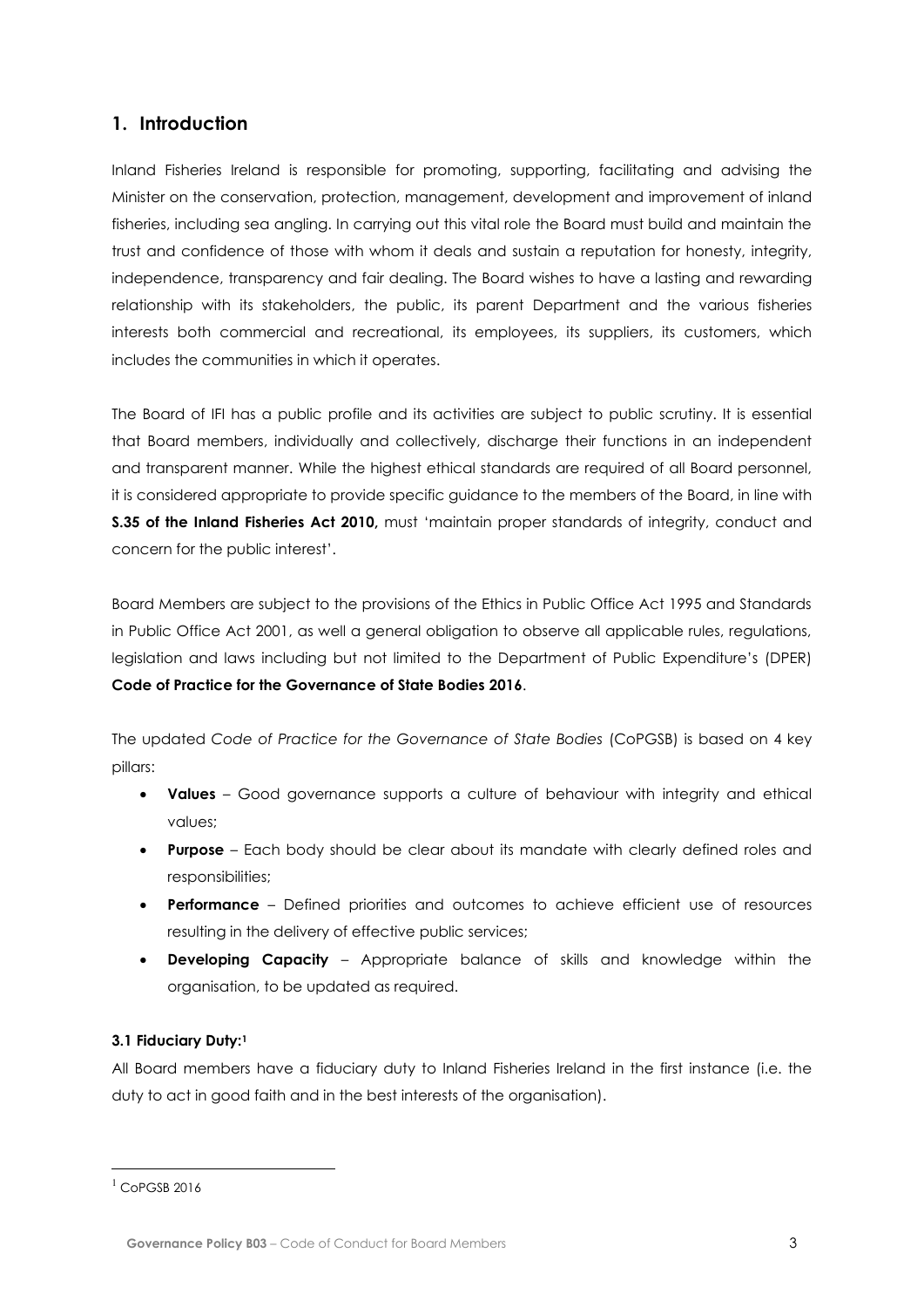The principal fiduciary duties are;

- 1) to act in good faith in what the Board member considers to be the interest of the organisation;
- 2) to act honestly and responsibly in relation to the conduct of the affairs of the organisation;
- 3) to act in accordance with the Inland Fisheries Act 2010 and exercise his or her powers only for the purposes allowed by law;
- 4) not to benefit from or use the organisations property, information or opportunities for his or her own or anyone else's benefit unless a resolution is passed in a Board meeting;
- 5) not to agree to restrict a Board member's power to exercise an independent judgment;
- 6) to avoid any conflict between the Board member's duties to the organisation and the Board member's other interests unless the Board member is released from his or her duty to the organisation in relation to the matter concerned;
- 7) to exercise the care, skill and diligence which would be reasonably expected of a person in the same position with similar knowledge and experience as a Board member. A Board member may be held liable for any loss resulting from their negligent behaviour; and
- 8) to have regard to interests of the company's members.

"Confidential commercial information" means all and any information including technical information (whether or not recorded in documentary form or on computer disk or tape) relating to the affairs, organisational and business methods, corporate plans, management systems, finances, new business opportunities or research and development projects of the Board;

- (a) which you shall acquire at any time during your membership of the Board ; and
- (b) which is not in the public domain.

"Technical information" means all and any trade secrets, secret formulae, process, inventions, designs, know-how, discoveries, technical specifications and other technical information (whether or not recorded in documentary form or on computer disk or tape) relating to the creation, production or supply of any past, present or future product or service of the Board.

### <span id="page-3-0"></span>**2. Intent and scope**

The intent of the Code of Conduct is to ensure that the Board carries out its role and responsibilities to the highest ethical standards. The scope of the provisions of this Code of Conduct address particular norms of conduct required of each member of the Board to achieve the highest ethical standards in discharging his or her duties. It is, however, impossible to cover every eventuality that could arise in the conduct of each Board member's duties. Accordingly, Board members should be aware that the spirit as well as the wording of the ensuing rules should be observed.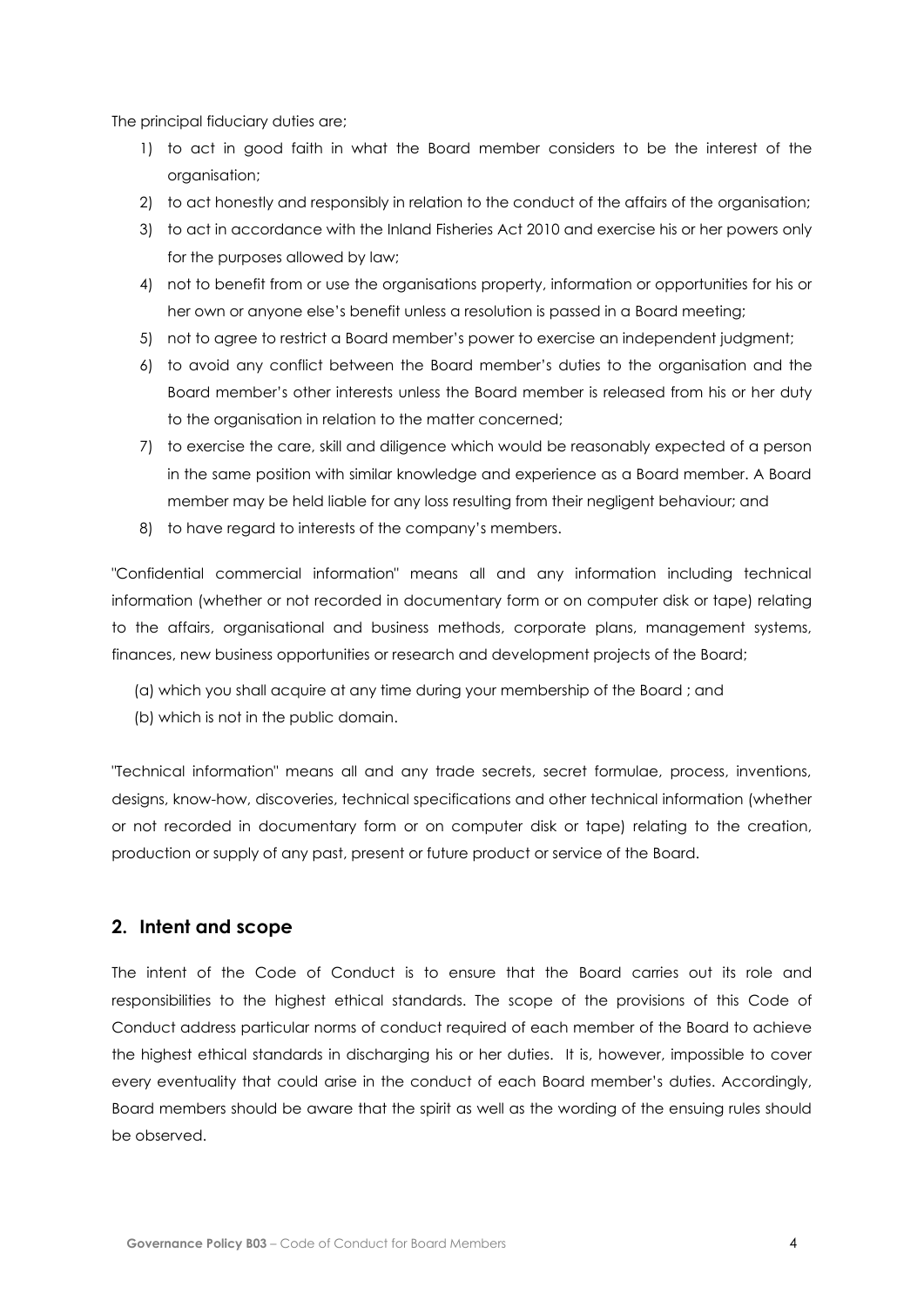# <span id="page-4-0"></span>**3. Objectives**

The fundamental objectives of the Code are:

- establishment of an agreed set of ethical principles more specifically set out below in Section 4;
- promotion and maintenance of confidence and trust; and
- prevention of development or acceptance of unethical practices.

# <span id="page-4-1"></span>**4. General Principles**

The general principles underlying this Code which applies to all Directors of the Board are:

### *Integrity*

- ➢ The disclosure by Board members of outside employment/business interests in conflict or in potential conflict with the business of the State body.
- ➢ Management and employees should not be involved in outside employment/business interests in conflict, or in potential conflict, with the business of the State body.
- ➢ Giving or receiving corporate gifts, hospitality, preferential treatment or benefits which might affect or appear to affect the ability of the donor or the recipient to make independent judgement on business transactions should be avoided.
- $\triangleright$  Commit to compete vigorously and energetically but also ethically and honestly.
- ➢ The conduct of purchasing activities of goods/services should be in accordance with best business practice.
- ➢ Ensure a culture of claiming expenses only as appropriate to business needs and in accordance with good practice in the public sector generally.
- ➢ Ensure that the State body's annual report and financial statements accurately reflect their business performance and are not misleading or designed to be misleading.
- ➢ Avoid the use of the State body's resources or time for personal gain, for the benefit of persons/organisations unconnected with the body or its activities or for the benefit of competitors.
- ➢ Commit not to acquire information or business secrets by improper means.

### *Information*

- ➢ Support by the Board, management and employees of a State body for the provision of access by the body to general information relating to the body's activities in a way that is open and enhances its accountability to the general public.
- ➢ Respect for the confidentiality of sensitive information held by the State body. This would constitute material such as:
	- commercially sensitive information (including, but not limited to, future plans or details of major organisational or other changes such as restructuring);
	- personal information; and
	- information received in confidence by the public body.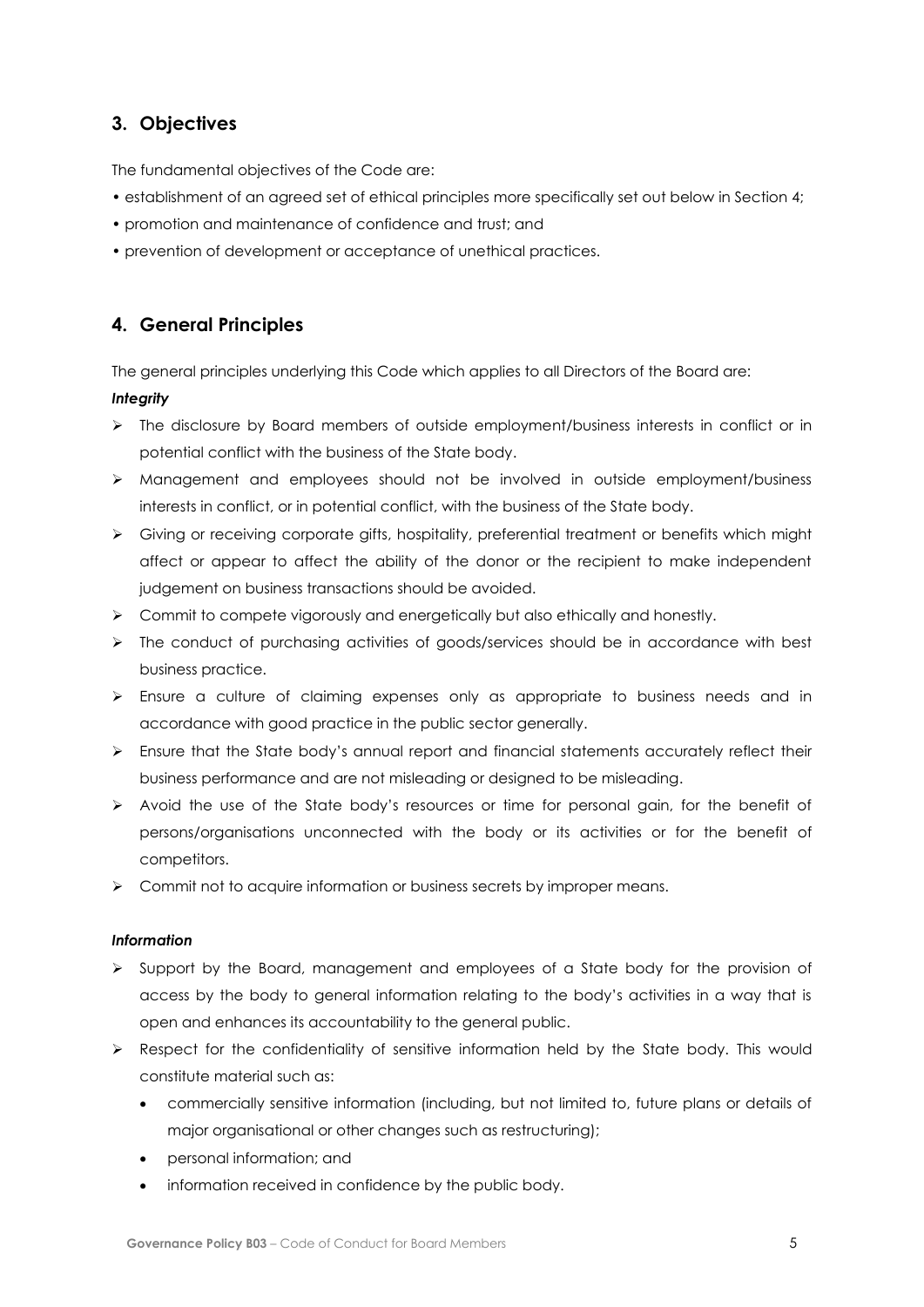- ➢ Observe appropriate prior consultation procedures with third parties where, exceptionally, it is proposed to release sensitive information in the public interest.
- ➢ Comply with relevant statutory provisions (e.g. data protection and Freedom of Information legislation).
- ➢ **Document Retention:** Board members should not retain documentation obtained during their terms as a Board member and should return such documentation to the Secretary of the Board or otherwise indicate to the Secretary of the Board that all such documentation in their possession has been disposed of in an appropriate manner. In the event that former Board members require access to Board papers from the time of their term on the Board, this can be facilitated by the Secretary of the Board (5.7 CoPGSB2016)

#### *Obligations*

- ➢ Fulfil all regulatory and statutory obligations imposed on the State body.
- ➢ Comply with detailed tendering and purchasing procedures, as well as complying with prescribed levels of authority for sanctioning any relevant expenditure.
- ➢ Introduce controls to prevent fraud including adequate controls to ensure compliance with prescribed procedures in relation to claiming of expenses for business travel.
- ➢ All Board members and employees are required to co-operate with internal audit in the internal audit process.
- ➢ Board members should endeavour to attend all Board meetings.
- ➢ Conform with procedures laid down by the Board in relation to conflict of interest situations, including in regard to acceptance of positions following employment and/or engagement by a State body that may give rise to the potential for conflicts of interest and to confidentiality concerns.
- ➢ Acknowledge the duty of all to conform to highest standards of business ethics.
- ➢ Individual Board members shall not take any action which could involve the Board in unauthorized costs or expenditure or in libelous, slanderous or incriminating statements. **[S.39]**
- ➢ Any statements emanating from the Board should come from the Chair or Chief Executive only or other persons duly authorized by the Board. The Board speaks with one voice or does not speak at all.

#### *Loyalty*

➢ Acknowledge the responsibility to be loyal to the State body and fully committed in all its business activities while mindful that the organisation itself must at all times take into account the interests of the shareholder.

#### *Fairness*

- ➢ Comply with employment equality and equal status legislation.
- ➢ Commitment to fairness in all business dealings.
- ➢ Value customers and treat all customers equally.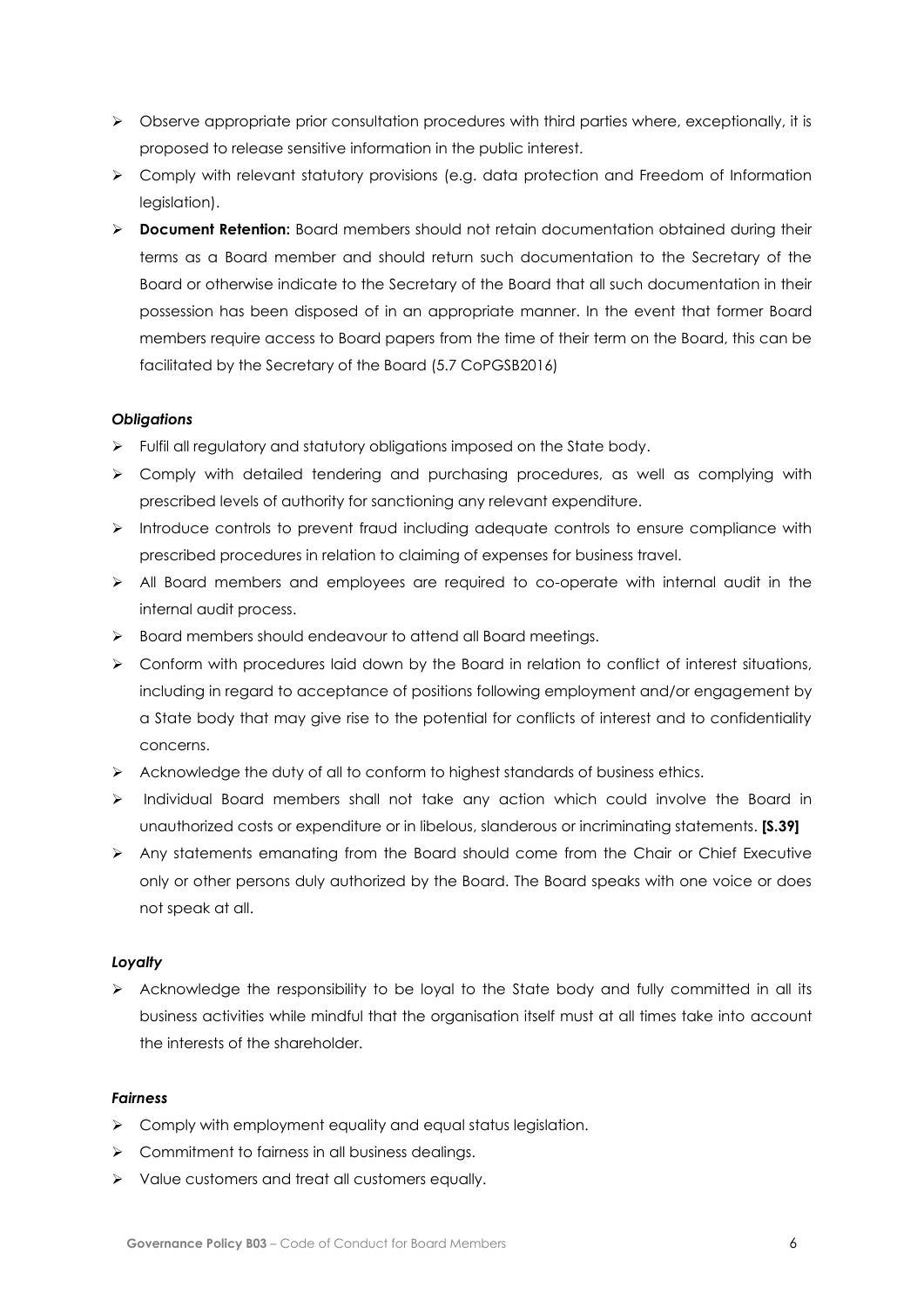#### *Work/External Environment*

- ➢ Promote the development of a culture of 'speaking up' whereby workers can raise concerns regarding serious wrongdoing in the workplace without fear of reprisal.
- ➢ Place highest priority on promoting and preserving the health and safety of employees.
- ➢ Ensure that community concerns are fully considered.
- ➢ Minimise any detrimental impact of the operations on the environment.

#### *Responsibility*

- ➢ Circulate the Code of Conduct and a policy document on disclosure of interests to all Board members, management and employees for their retention.
- ➢ Ensure the above recipients acknowledge the receipt and understanding of same.
- ➢ Prepare an explanatory booklet providing practical guidance and direction on such areas as gifts and entertainment and on other ethical considerations which arise routinely.

### **5. Indemnity**

Members are not indemnified by the Minister nor by any other party against personal loss or injury occurring in the course of discharging their duties. However, the actions of the members of a Board where these are intra vires their powers and functions under the Fisheries Acts and in accordance with any procedural requirements adopted by the Board, will be treated as actions of the Board. The legal costs associated with meeting claims against Boards arising from the performance of their functions would be implicitly provided for in the annual estimates of the Boards and should be expressly so provided for where the claim is known or anticipated. If they act outside their powers however this protection will not be afforded.

Where the personal liability of members arises, it may be joint and several: i.e. a claim against members personally by any party, including one by the Board itself, could be pursued against the relevant Board members as a group allowing them to agree between themselves whether to share the loss equally or otherwise; or the full claim could first be pursued against one member (e.g. one who is known to be a good mark) and to the extent that it has not been satisfied then successively against each of the other members (members may subsequently have a right of setoff against each other).

In signing any documents which do not have the Board's seal affixed, Board members' and officers' signatures should clearly be stated as "For and on behalf of the Board of Inland Fisheries Ireland", as otherwise they become personally liable if the Board defaults. The question of the authentication of the Boards' seal is a separate matter. The seal is the Board's "signature" and authenticating signatures of Board members on sealed documents are merely authenticating the fixing of the seal. Records are maintained of any instances where the seal is used.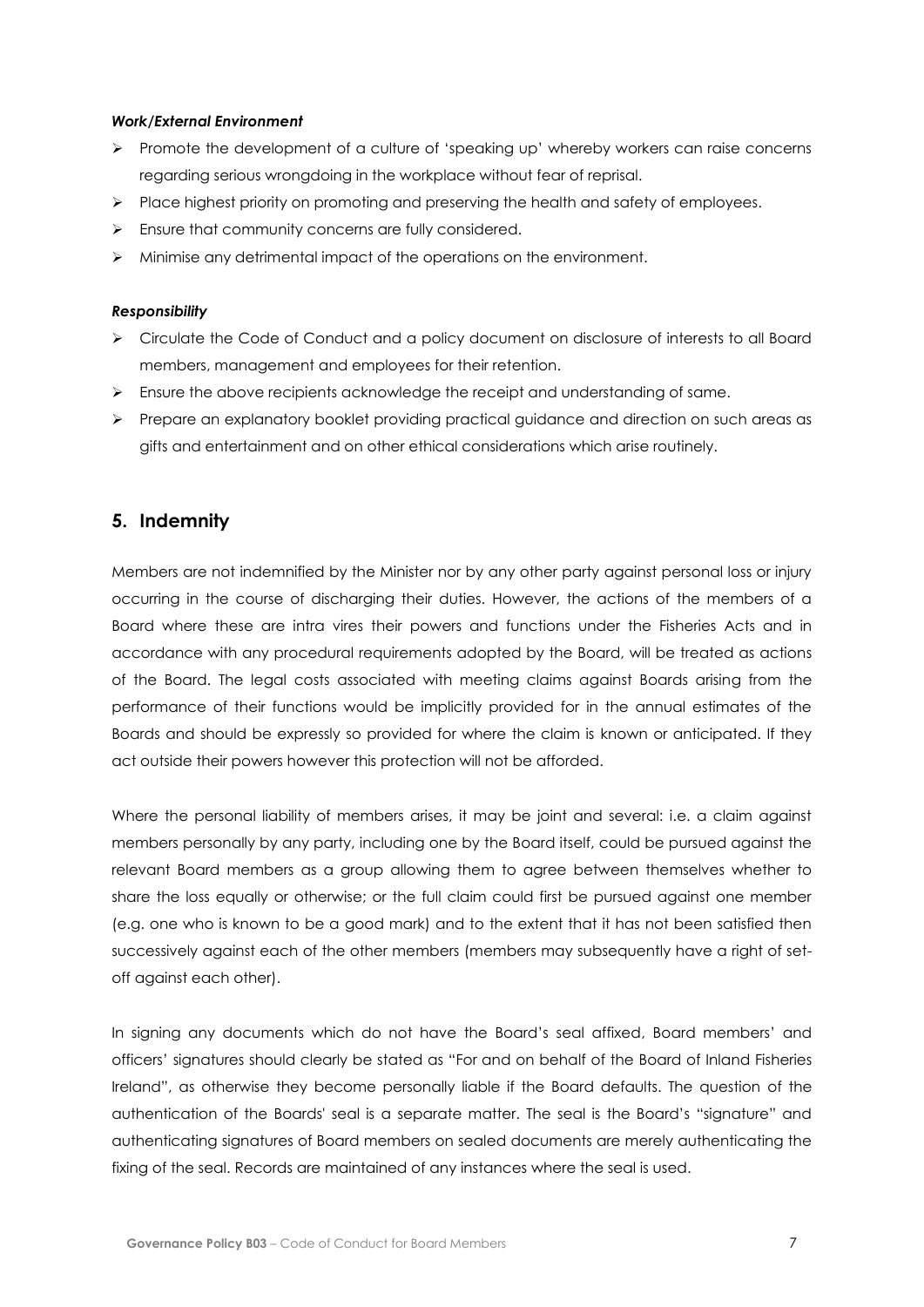Where a member is or becomes disqualified or otherwise ceases to be a member, there is an obligation to so inform the Board. Should a member who is disqualified attend a meeting, as she/he is not a member, her/his vote does not count. Where a vote is carried by a majority of one which majority includes the disqualified vote, the vote is tied and is determined on the casting vote of the Chairman.

## **6. Conflicts of Interest**

The question of **conflict of interest** arises in line with Government directions issued by Minister for Finance through the Minister for Communication, Climate Action and Environment (DCCAE), and the relevant code of conduct. An interest giving rise to conflict can be personal where the actual or potential benefit is to the member personally, or to his immediate family. The extent of the benefit needed to make the interest significant is not stated, nor is it stated how far the indirect interest may go.

#### For example:

- Ratepayer member involved when a Board is striking rates, or making rates recommendation to the Minister;
- Commercial fishermen or anglers involved in recommendations on licensing to the Minister, or in issuing licences for which they are applicants;
- A member involved in related commercial activity (guesthouse, provision of angling holidays, sale of fishing gear), when Board business is dealing with promotion of angling in her/his locality or in immediate competition with her/his locality;
- A member dealing with significant number of anglers or fishermen in any business activity when a Board is dealing with costs or number of permits etc.

The conflict in question can also be "organisational", such as when the Board is dealing with matters concerning another organisation in which the Board member has an interest, especially if it is a significant interest, e.g. an equity interest or a senior position in the other organisation.

In all instances where there is uncertainty as to whether a conflict exists, these should be brought to the attention of the Chair and guidance sought in advance of dealing with the issue.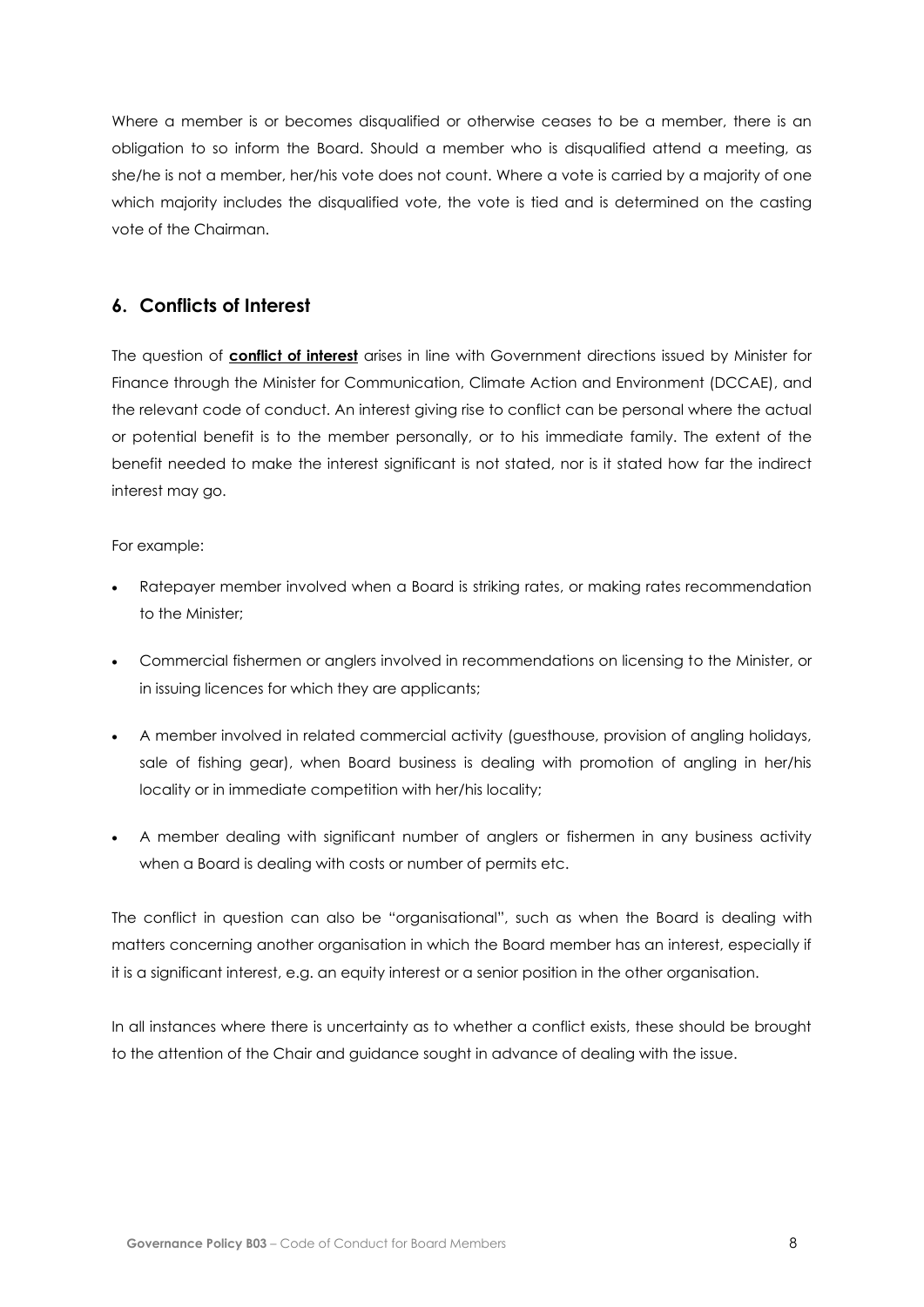# <span id="page-8-0"></span>**7. Reporting of Non-compliance**

If a Board member finds evidence that there is non-compliance with any statutory obligations that apply to the State body, he/she should immediately bring this to the attention of their fellow Board members with a view to having the matter rectified. The matter should also be brought to the attention of the relevant Minister by the Chairperson indicating (i) the consequences of such noncompliance and (ii) the steps that have been or will be taken to rectify the position. It is the Chairpersons responsibility to make such issues known to the Minister.

### <span id="page-8-1"></span>**8. Review**

The Directors shall commit to reviewing this Code on a regular basis as appropriate from time to time.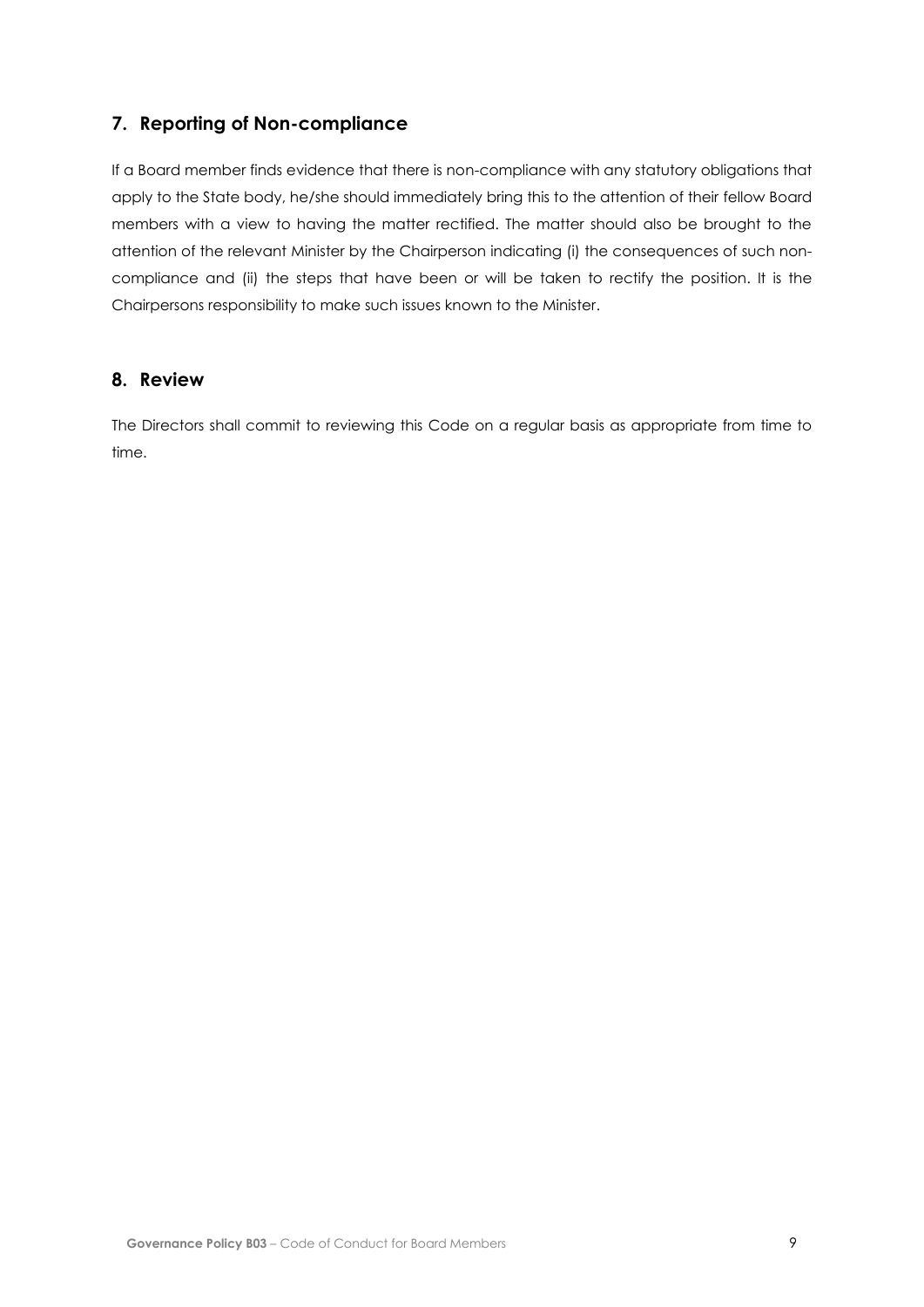# <span id="page-9-0"></span>**Appendix 1 - Disclosure of Interests by Board Members**

# **Extract from the Code of Practice for the Governance of State Bodies 2016: 5.8 Disclosure of Interests by Board Members**

In addition to the requirements under the Ethics in Public Office Act 1995 and the Standards in Public Office Act 2001 the following procedures should be observed:

#### i) **Periodic Disclosure of Interests:**

On appointment and annually thereafter, each Board member should furnish to the Secretary of the Board or other nominated person a statement in writing of:

(a) the interests of the Board member;

(b) the interests, of which the Board member has actual knowledge, of his or her spouse or civil partner, child, or child of his/her spouse or civil partner;

which could materially influence the Board member in, or in relation to, the performance of his/her official functions by reason of the fact that such performance could so affect those interests as to confer on, or withhold from, the Board member, or the spouse or civil partner or child, a substantial benefit. For the purposes of this disclosure 'interests' has the same meaning as that contained in the Ethics in Public Office Act 1995. The statement of interests form used for annual statements under the 1995 Act could be utilised for this purpose on an administrative basis. Where the Board member is also a designated director for the purposes of the Ethics Acts, the annual statement of interests furnished in January each year under section 17 of the Ethics in Public Office Act 1995 will suffice for the purposes of the annual disclosure of interests under this Code.

ii) **Disclosure of interest relevant to a matter which arises (Conflict of Interest):** In addition to the periodic statements of interest required under (i) above, Board members are required to furnish a statement of interest at the time where an official function falls to be performed by the Board member and he/she has actual knowledge that he/she, or a connected person as defined in the Ethics Acts, has a material interest in a matter to which the function relates. For the purposes of this disclosure, material interests has the same meaning as that contained in the Ethics in Public Office Act 1995.

iii) **Doubt:** If a Board member has a doubt as to whether an interest should be disclosed pursuant to this Code, he/she should consult with the Chairperson of the Board and/or the nominated person in the State body for dealing with such queries.

iv) **Confidential Register:** Details of interests disclosed under this Code should be kept by the Secretary of the Board or other nominated person in a special confidential register. Access to the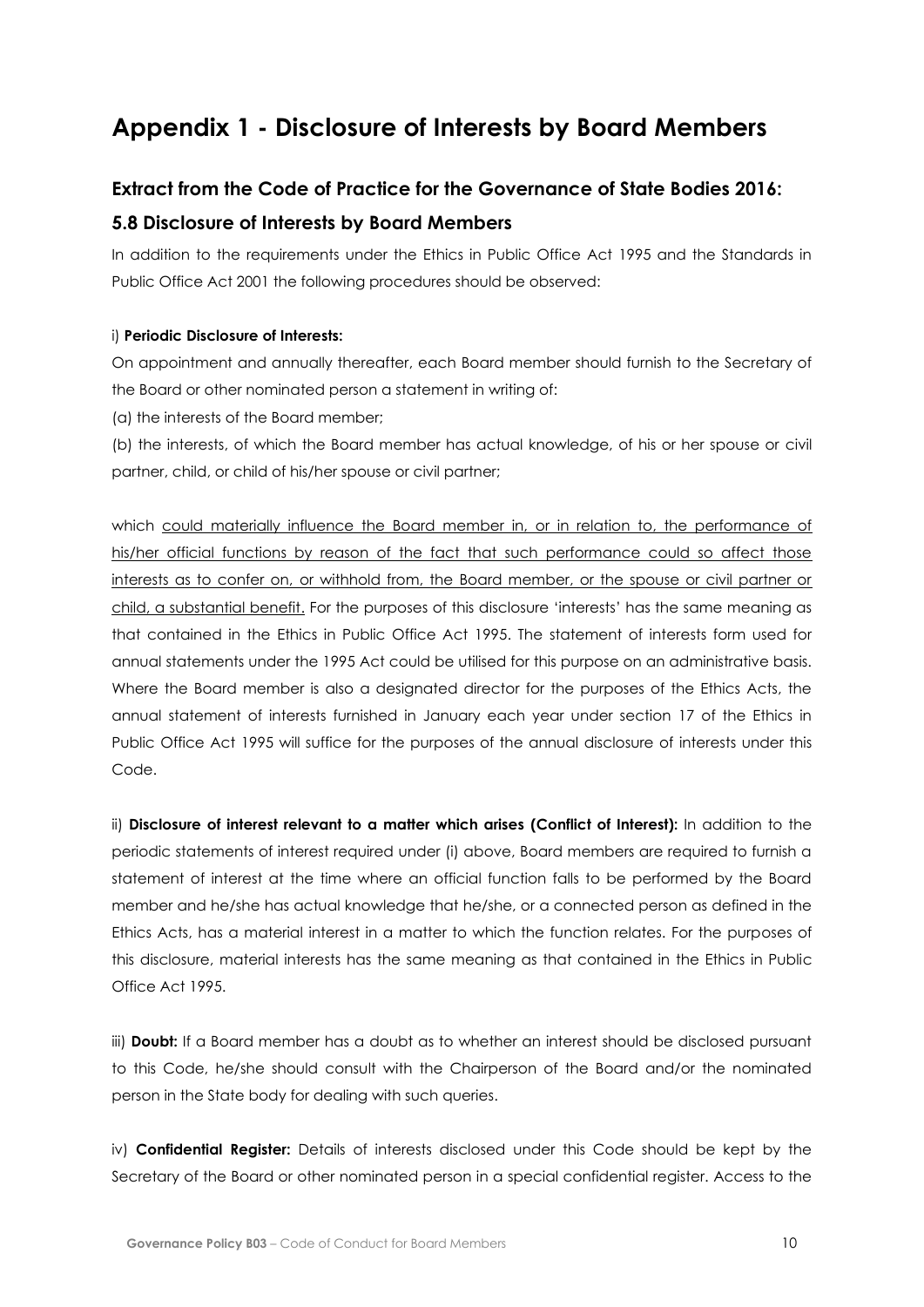register should be restricted to the Chairperson and Secretary of the Board and other members of the State body on a strictly need to know basis.

v) **Chairperson's Interests:** Where a matter relating to the interests of the Chairperson arises, the other members attending the meeting shall choose one of the members present at the meeting to chair the meeting. The Chairperson should absent himself/herself when the Board is deliberating or deciding on a matter in which the Chairperson or his/her connected person has an interest.

vi) **Documents withheld:** Board or State body documents on any deliberations regarding any matter in which a member of the Board has disclosed a material interest should not be made available to the Board member concerned.

vii) **Early return of documents:** As it is recognised that the interests of a Board member and persons connected with him/her can change at short notice, a Board member should, in cases where he/she receives documents relating to his/her interests or of those connected with him/her, return the documents to the Secretary of the Board at the earliest opportunity.

viii) **Absent:** A Board member should absent himself/herself when the Board is deliberating or deciding on matters in which that Board member (other than in his/her capacity as a member of the Board) has declared a material interest. In such cases consideration should be given as to whether a separate record (to which the Board member would not have access) should be maintained. (NB. Board members who are designated directors should note the separate requirements under the Ethics in Public Office Acts 1995 and 2001 regarding a 'material interest').

ix) **Uncertainty:** Where a question arises as to whether or not an interest declared by a Board member is a material interest, the Chairperson of the Board should determine the question as to whether the provisions of this Code apply. Where a Board member is in doubt as to whether he or she has an obligation under the Ethics in Public Office Acts 1995 and 2001, he or she should seek advice from the Standards in Public Office Commission under section 25 of the Ethics in Public Office Act 1995.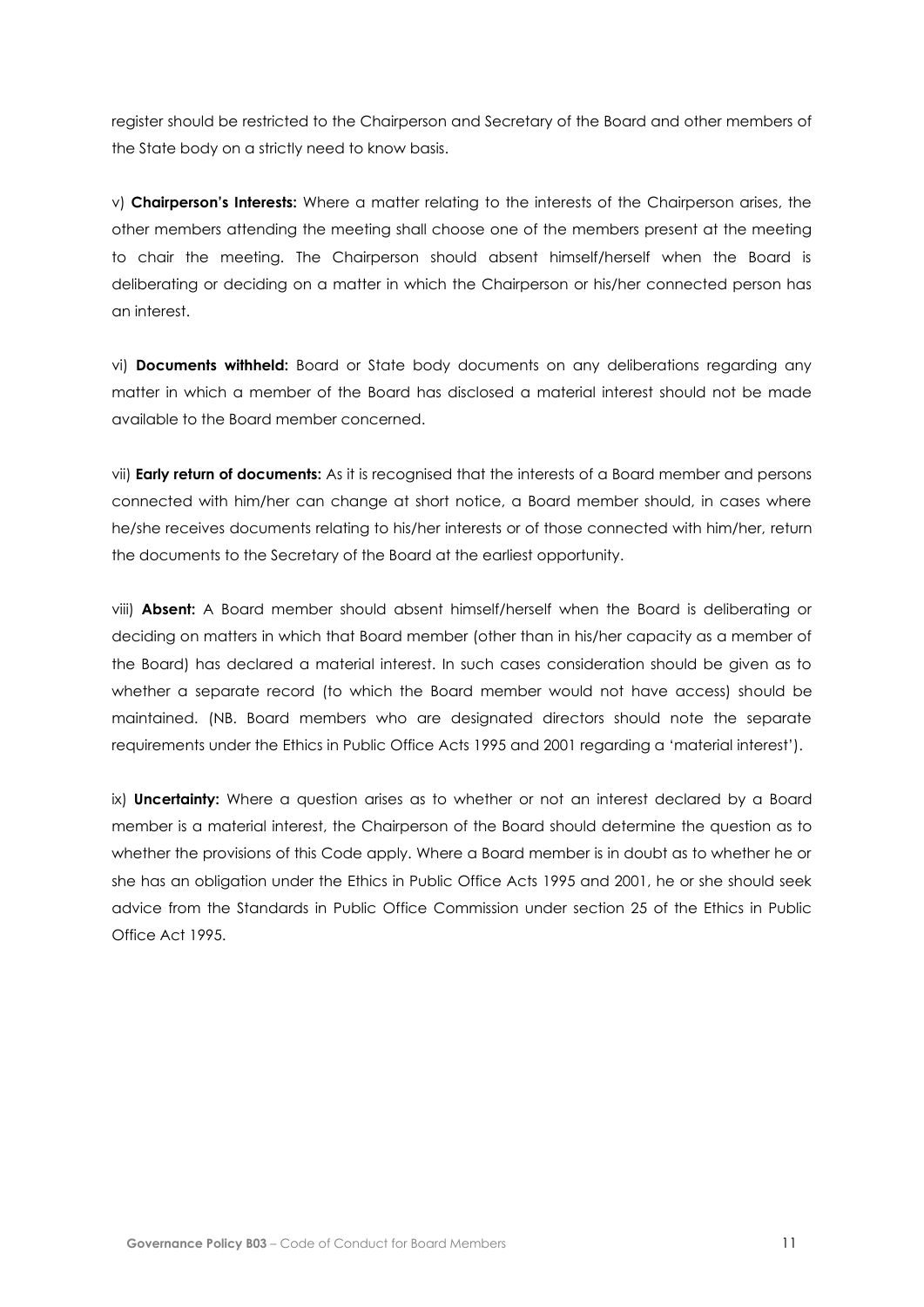# <span id="page-11-0"></span>**Appendix 2**

# **Confirming Compliance with the Code of Business Conduct for Board members**

On an annual basis the Board members of the Inland Fisheries Ireland shall be required to confirm the following information:

Board member Name

I confirm that

(i) I have received, read and fully understand the Inland Fisheries Ireland's Code of Business Conduct for Board members and,

(ii) I comply, and will continue to comply, with the Code and will confirm compliance with the code as and when required.

Signed \_\_\_\_\_\_\_\_\_\_\_\_\_\_\_\_\_\_\_\_\_\_\_\_\_\_\_\_\_\_\_\_\_\_\_\_\_\_\_\_\_

 $Date$   $\Box$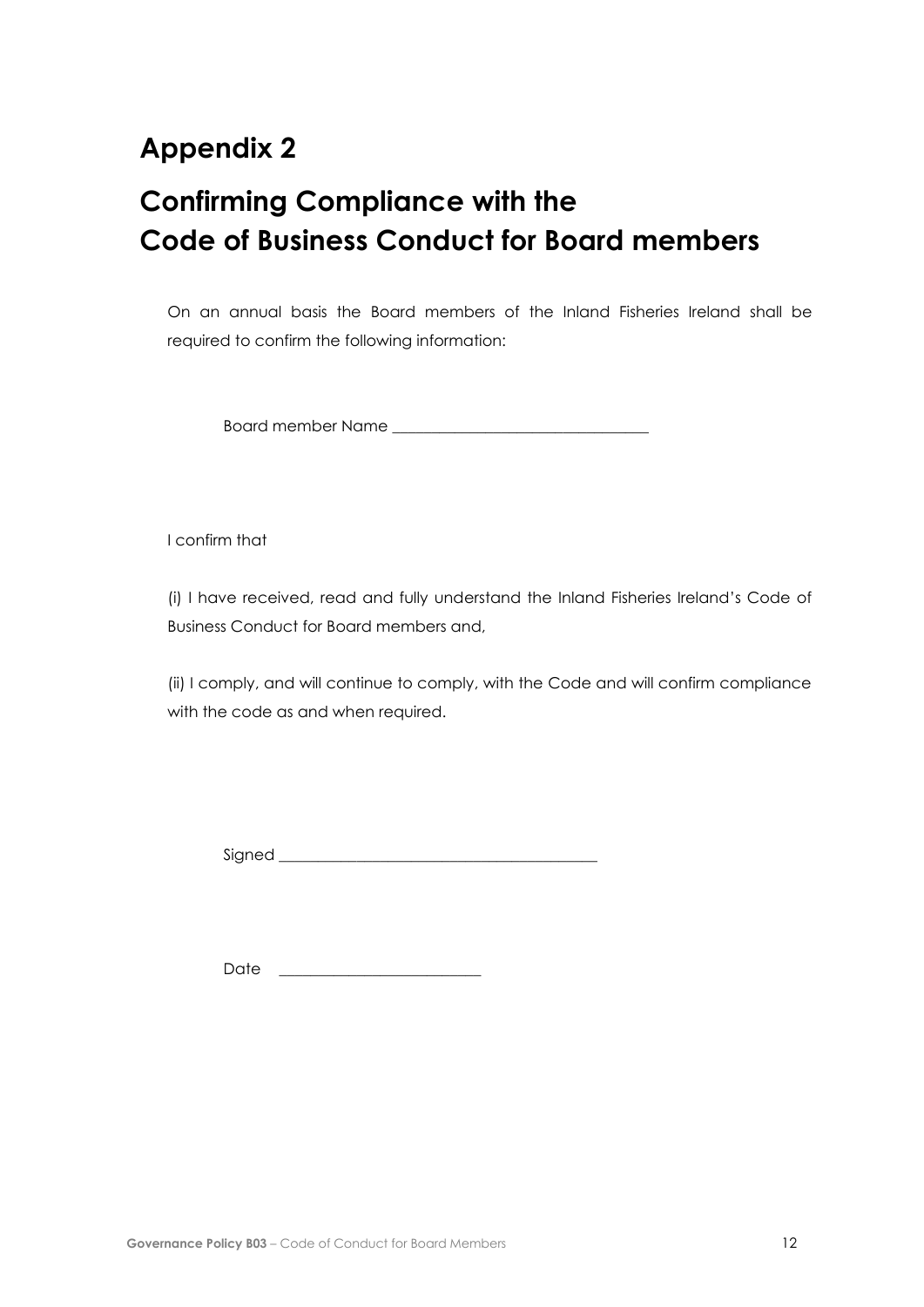# <span id="page-12-0"></span>**Appendix 3**

# **Gifts and Hospitality Policy**

Inland Fisheries Ireland staff and Board members must comply with all IFI rules, in relation to the acceptance of personal sponsorship, gifts and/or hospitality, which apply generally or which apply in particular to their post. While no malice may be intended on the part of the person offering gifts or hospitality, staff/ Board members must recognise the risks that may arise of conflict, **real or perceived,** being construed by their acceptance and at all times protect both IFI's and their own integrity.

Staff/ Board members must not accept significant personal gifts from current or potential stakeholders, contractors, suppliers, or service‐providers, or from members of the public. Isolated gifts of token value such as pens, diaries, etc. can be considered to be insignificant.

### **Definitions**

**'Gifts'** are defined as, and not limited to:

- Goods
- Vouchers or special discounts
- Payments received
- In terms of suppliers or their agents, gifts are defined as anything other than goods and services officially ordered
- In terms of other organisations, gifts are defined as anything given as a result of an employee's position at IFI

# **Restrictions for receiving Gifts or Hospitality**

On no account should gifts or hospitality (which goes beyond refreshment appropriate to the circumstances, such as tea or a snack at a demonstration) be accepted from parties involved in a tender process, or parties aiming to become potential suppliers or investors.

#### **Examples**

- Hamper, chocolates or any kind of foodstuffs
- A bottle of wine/ spirits or any kind of alcohol
- Food, gift or any other voucher or discount
- Voucher or tickets for a show (with or without hospitality)
- Invitation to a sporting or cultural event (with or without hospitality)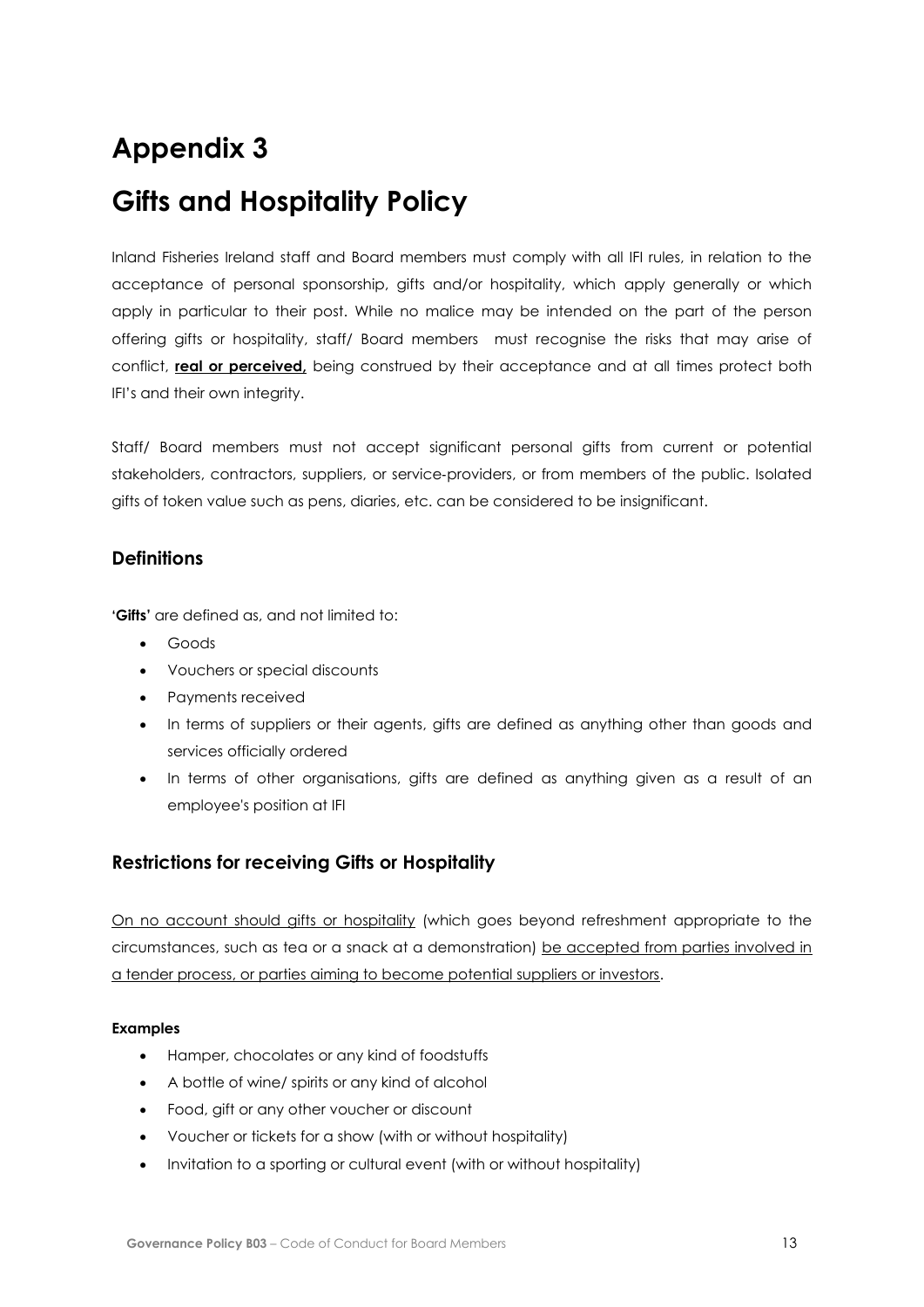- A round of golf or some kind of leisure activity
- Use of a holiday home
- A framed print
- Dinner at a restaurant
- iPad, iPod or any other electrical equipment
- Payment of transport or hotel bills during contract proposals or negotiations.

Staff/Board members may only accept offers of hospitality if there is a genuine need to impart information or represent IFI in the community. Offers to attend purely social or sporting functions must be accepted only when they are part of the life of the community or where IFI should be seen to be represented. The acceptance of any hospitality must be properly authorised and all offers must be recorded on the Gift and Hospitality Interest Register in accordance with relevant IFI rules.

The handling of offers of hospitality requires staff to exercise careful judgement but the basic principle must be that where there is any risk that the acceptance of an offer of hospitality could reasonably be perceived as influencing a staff or Board member in the exercise of his/ her official duties, it must be refused. All offers of hospitality whether accepted or not must be recorded on the Gift and Hospitality Interest Register.

When considering whether or not to accept authorised hospitality, staff or Board members must also be particularly sensitive as to its timing in relation to decisions which IFI may be taking, if those decisions are likely to affect those providing the hospitality.

Acceptance by staff or Board members of hospitality through attendance at relevant conferences and courses is acceptable if any of the following conditions apply:

- (i) The Designated Manager consents in advance
- (ii) The Designated Manager is satisfied that any official decisions are not compromised

### **Recording of Gifts and Hospitality**

IFI is required to keep a record of gifts and hospitality received by Board members and staff where the value **exceeds €25.00**. Board members/ Staff are required to complete the Gift and Hospitality Register as soon as a gift or hospitality is offered or received. The register should be completed for the appropriate Division/ River Basin District and returned to the IFI Finance Director or Corporate Support Officer with the year-end accounts. If it is not possible to value the gift or the hospitality received, or it is unknown, a declaration should still be recorded in the IFI Gift & Hospitality Register.